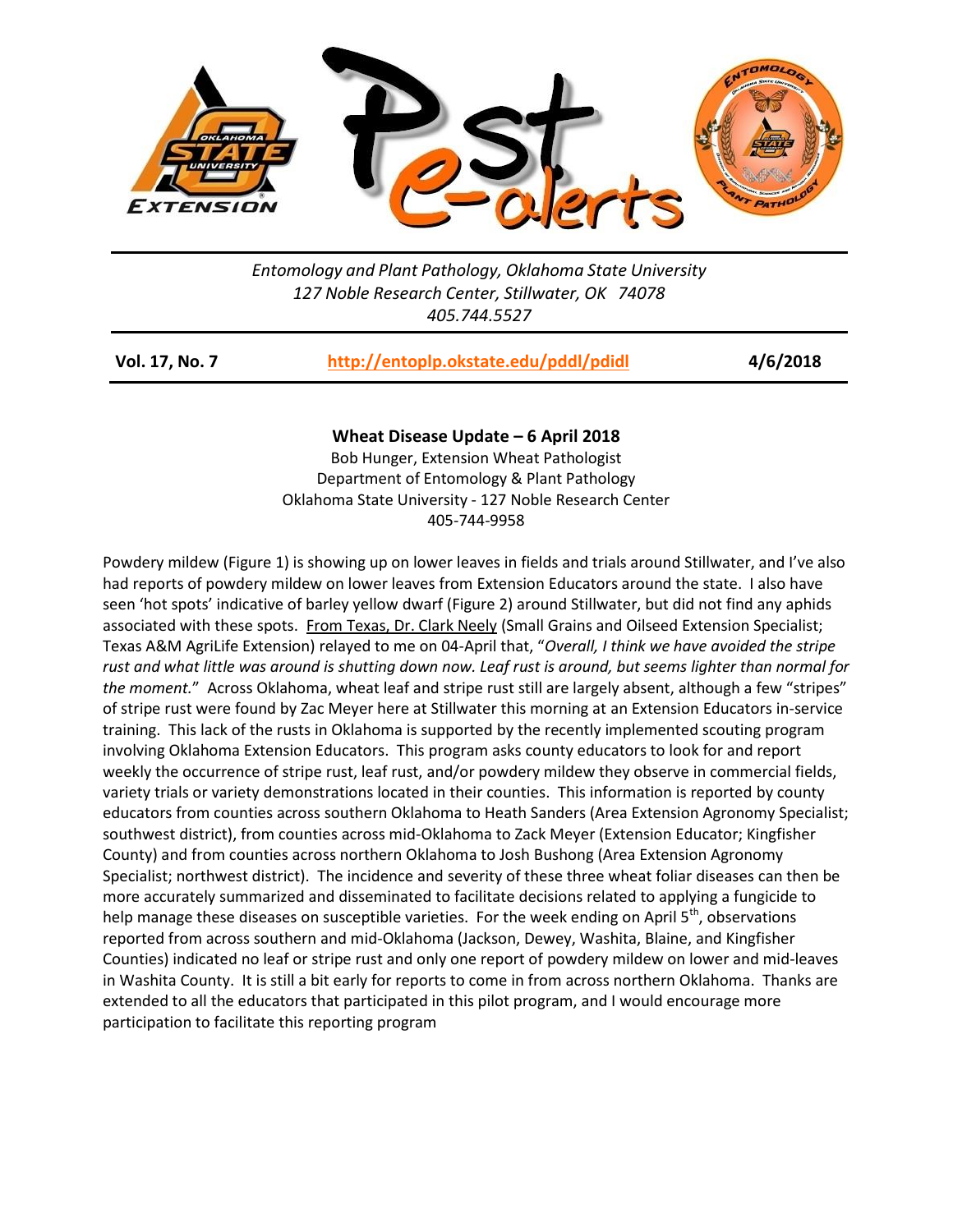Figure 1. Powdery mildew observed Apr 5<sup>th</sup> on lower leaves of wheat in trials around Stillwater, OK.



Figure 2. Likely barley yellow dwarf (BYD) "hot spot" observed on wheat in early April (Photo 1). As time proceeds, these hot spots will develop stronger symptoms of BYD including leaf discoloration ranging from yellowing (Photo 2) to purpling in some varieties (Photo 3).



Photo 1